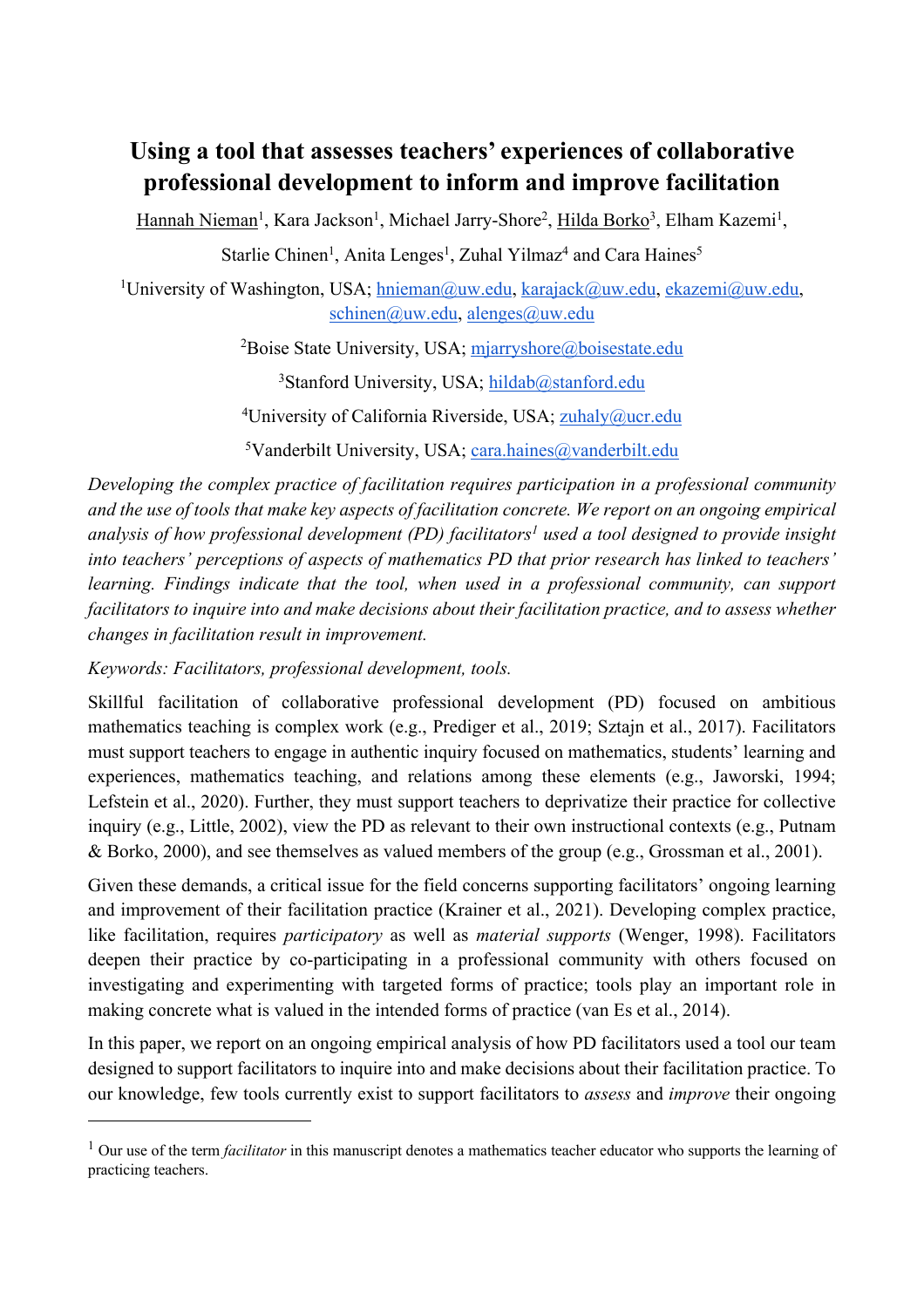practice. We focus on the case of a facilitator in a supportive context to "evoke images of the possible" (Shulman, 1983, p. 495) for using this tool to inform facilitation.

#### **A practical measure of collaborative professional development.**

We focus on facilitators' use of a tool that was designed as a *practical measure* (Takahashi et al., in press). Distinct from research or accountability measures, practical measures are intended to support practitioners in quickly gathering data about processes they want to inquire into and improve. Key characteristics of practical measures include that "what is being measured is meaningful to its users," administration of the measure and analysis of resulting data is "minimally burdensome," and "data collection and analysis processes are timely" (p. 9). Users administer practical measures at multiple timepoints as part of inquiry cycles to assess whether deliberate changes to their practice result in desired improvements, and to set goals for their future work.

Our team developed a practical measure of collaborative PD that takes the form of a teacher-facing survey and that assesses teachers' perceptions of aspects of mathematics PD that prior research has linked to teachers' learning. The measure takes teachers three to five minutes to complete and can be used across a range of PD contexts. It was designed to make connections between teachers' experiences and facilitators' practice visible and available for inquiry with others.

To develop the measure, we first identified key aspects of PD that research indicates make a difference for teachers' learning opportunities. One aspect concerns the *discussion practices* employed by a group of teachers. This includes the extent to which teachers feel able to share and revise emergent thinking, press one another for reasoning/evidence, and challenge ideas (Lefstein et al., 2020). A second aspect concerns teachers' *deprivatization of practice*, or the extent to which teachers open their own teaching practice for inquiry and see value in doing so (e.g., Little, 2002). A third aspect concerns *relevance*, or the extent to which teachers experience the PD as responsive to and possible in their own instructional contexts (e.g., Putnam & Borko, 2000). A fourth aspect concerns teachers' sense of their *membership in the community*, or whether teachers feel valued in the group (e.g., Grossman et al., 2001). See our team's annotated measure (Practical Measures, Routines, & Representations, 2021) for elaboration on each of the aspects in relation to research on teachers' learning.

We then generated initial survey items that assess the critical features of each aspect of PD. After generating these items, we engaged in 18 cycles of design, analysis, and revision to ensure that the items assessed what they were designed to measure and that they communicated well and were meaningful to teachers and facilitators. In each cycle, researchers observed a PD session and generated field notes specific to the focus of each item. The then-current measure was administered to teachers at the end of the session. The research team then conducted cognitive interviews with three to five teachers, in which they asked the teacher to explain their response choices and probed the teacher's interpretations of the items. Further, after each session, researchers shared the resulting data with facilitators to understand their interpretations of the items and whether they perceived the data as helpful for informing their practice. They then conducted a qualitative analysis of the various forms of data, resulting in revisions to the survey, including eliminating, adding, and/or modifying particular items. This process resulted in ten survey items (see Table 1).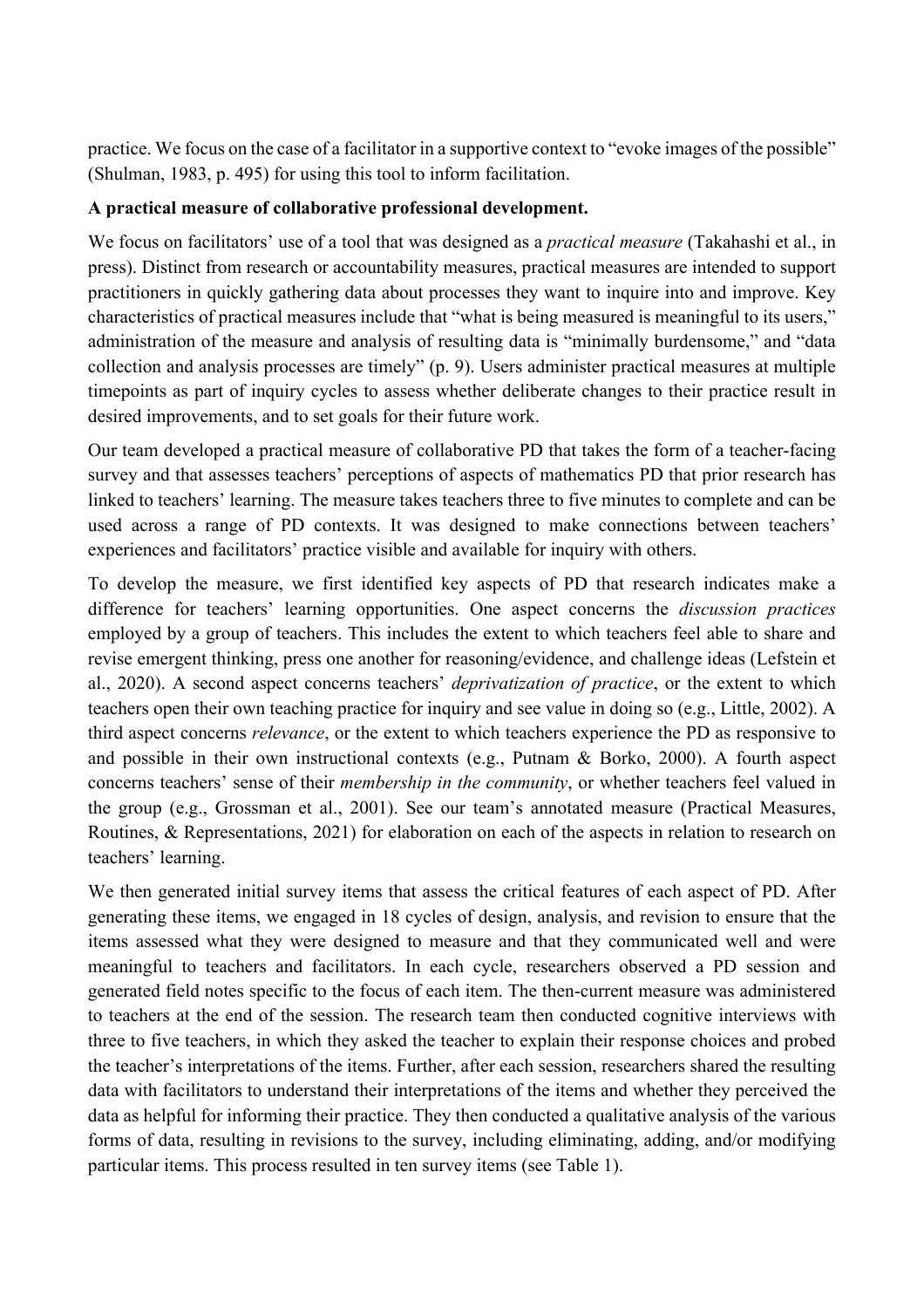| Key aspects                    | Teacher-facing survey items                                                                                                                                                                                                                                                                                                                                                                                                                                                                                                                                                                                                                                                                                                                                                                                                               |
|--------------------------------|-------------------------------------------------------------------------------------------------------------------------------------------------------------------------------------------------------------------------------------------------------------------------------------------------------------------------------------------------------------------------------------------------------------------------------------------------------------------------------------------------------------------------------------------------------------------------------------------------------------------------------------------------------------------------------------------------------------------------------------------------------------------------------------------------------------------------------------------|
| Discussion<br>practices        | 1. I feel like I can share a <i>mathematical idea</i> I am unsure about with this group of teachers and<br>leaders. $\circ$ Yes $\circ$ No<br>2. I feel like I can share an <i>idea about teaching</i> I am unsure about with this group of teachers and<br>leaders. $\circ$ Yes $\circ$ No<br>3. I feel like I can ask others to elaborate on an idea with this group of teachers and leaders.<br>$O$ Yes $O$ No<br>4. I feel like I can push back on an idea with this group of teachers and leaders. $\circ$ Yes $\circ$ No                                                                                                                                                                                                                                                                                                            |
| Deprivatization<br>of practice | 5. In today's session, I felt like I could share something I'm wondering about my own teaching<br>(examples: a question, a dilemma, a challenge). $\circ$ Yes $\circ$ No<br>6. I would be open to sharing the following with this group of teachers and leaders: (Select all that<br>apply.)<br>$\Box$ an anecdote about what my students said or did<br>$\Box$ an anecdote about something I said or did when teaching<br>$\Box$ samples of my students' written work (examples: exit tickets; photos of students' work)<br>$\Box$ a math task or activity<br>$\Box$ video of my students solving problems<br>$\Box$ video of my teaching<br>$\Box$ I would not be open to sharing any of the above.<br>7. I would be open to inviting members of this group of teachers and leaders to join a lesson of<br>mine. $\circ$ Yes $\circ$ No |
| Relevance                      | 8. Today's session was relevant to my work as a teacher.<br>$O$ Yes $O$ No<br>If yes, what did you find relevant? If no, why not?<br>9. I feel ready to try something I learned today in<br>$\circ$ All of my math classes $\circ$ Some of my math classes $\circ$ None of my math classes<br>If applicable, what are you planning to try?<br>If applicable, in which classes are you hesitant or not ready to try something, and why?                                                                                                                                                                                                                                                                                                                                                                                                    |
| Membership in<br>community     | 10. In today's session, I felt like my ideas were valued. $\circ$ Yes $\circ$ No                                                                                                                                                                                                                                                                                                                                                                                                                                                                                                                                                                                                                                                                                                                                                          |

#### **Table 1: Overview of the practical measure of collaborative PD**

# **Methods.**

In the 2019-2020 and 2020-2021 school years, facilitators administered the measure in 18 PD sessions across 10 distinct contexts. In this paper, we focus on how one PD facilitator, Reina, used the measure to inform her ongoing work with a middle-grades mathematics department. Specifically, we ask: How does a facilitator use the measure to inquire into and make decisions about their facilitation practice? Reina's use was of special interest because she worked for an extended time with a consistent group of teachers and was engaged in professional inquiry about her practice with other facilitators. Her use provides "images of the possible" (Shulman, 1983, p. 495) for use of the measure in a supportive context to set goals and assess whether deliberate changes resulted in the intended improvements.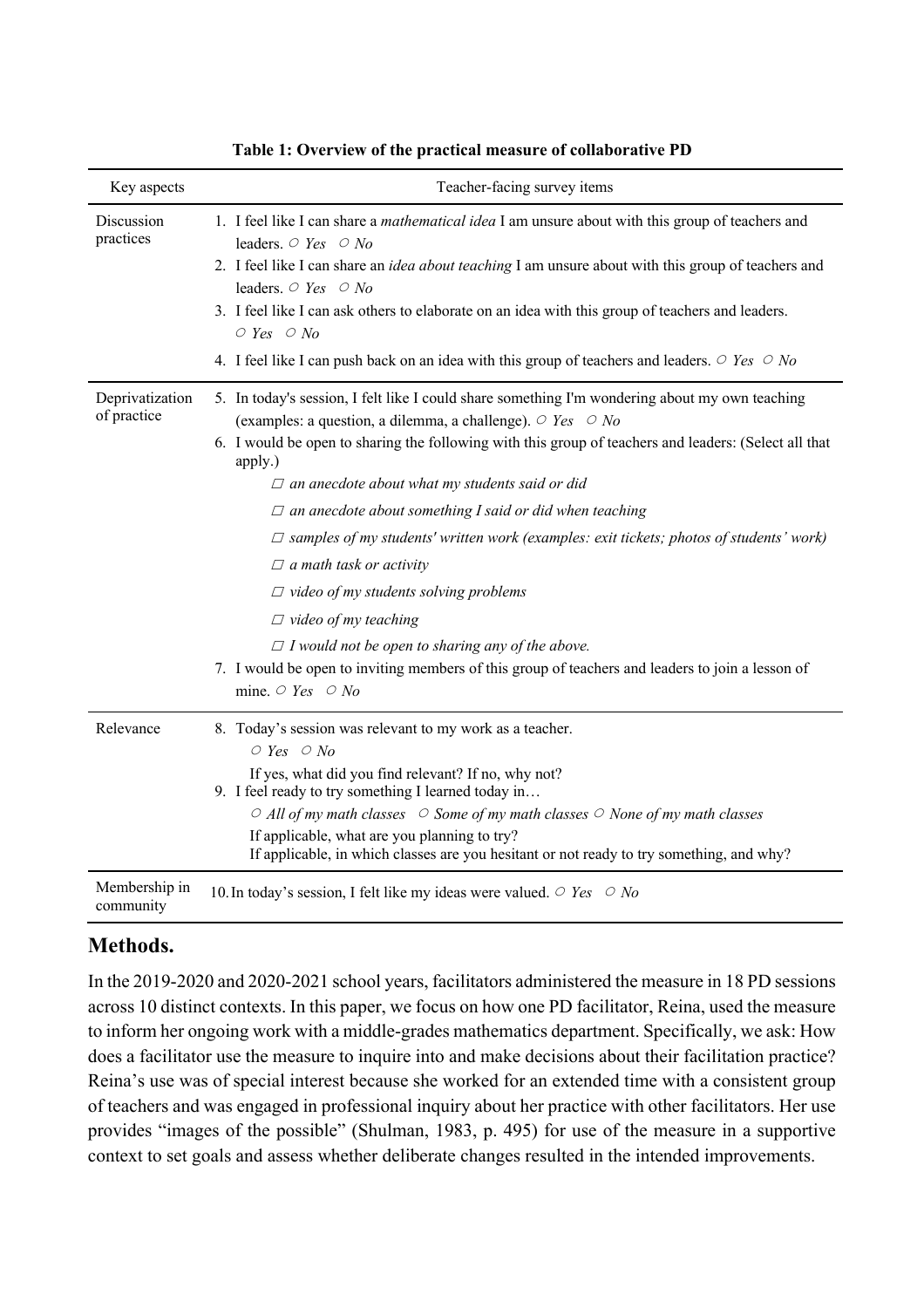#### **Research context.**

Reina worked for an organization that provided ongoing, job-embedded mathematics PD to districts and schools around the USA, with a focus on supporting teachers' development of ambitious pedagogical practice and content knowledge (Lampert et al., 2013). The organization's leaders provided ongoing, structured opportunities for facilitators, like Reina, to inquire into and further deepen both their facilitation practice and teachers' learning.

As of 2020-2021, Reina had facilitated teacher PD for three years; two years as an instructional coach in a school district and one year as a facilitator with the PD organization. Prior to this, Reina worked as a secondary mathematics teacher for 28 years. During 2019-2020 and 2020-2021, Reina facilitated PD for a five-person mathematics department at a middle school in the Northwest USA. In 2019- 2020, the PD focused on leading whole-group mathematics discussions; in 2020-2021, given COVID-19, the five-session PD sequence focused on how to lead discussions during virtual instruction.

#### **Data sources.**

During the 2020-2021 school year, Reina administered the measure at the end of Sessions Two (March) and Five (May). Members of our team attended these sessions, took field notes, and collected artifacts, including teachers' responses to the practical measure.

Interviews with Reina serve as the primary data source for this analysis. After both Sessions Two and Five, members of our team conducted a one-hour semi-structured interview with Reina, in which she interpreted teachers' survey responses. The PD organization's two leaders also participated in the interview. These interviews focused on understanding Reina's interpretation of teachers' responses and modifications she considered making to the facilitation of future sessions. The interview following Session Five involved looking at teachers' responses to the surveys from Session Two and Session Five, side-by-side. In addition, we conducted a follow-up semi-structured interview with Reina two weeks after Session Five that focused on understanding her background, facilitation goals, and perspectives on how, if at all, the measure informed her work.

# **Data analysis.**

Qualitative analysis focused on how Reina interpreted teachers' survey responses and identified goals for her practice. We first generated an initial codebook assessing the range of ways facilitators used the practical measure to inquire into and make decisions about their facilitation practice, based on analysis of Reina's interviews as well as those of another set of facilitators from the broader data set. Our team then used an iterative coding process in which we independently applied codes from the codebook to Reina's interviews, discussed and resolved disagreements in our coding, modified the codebook where necessary, and then returned to the transcripts to update our coding to reflect changes to the codebook. Lastly, we turned to the follow-up interview to further understand Reina's decisionmaking and to triangulate with what we had identified as the range of uses of the measure.

# **Results.**

Reina used the practical measure to inquire into and make decisions about her facilitation practice in four ways: to (1) provide insight into critical and otherwise hidden aspects of teachers' perspectives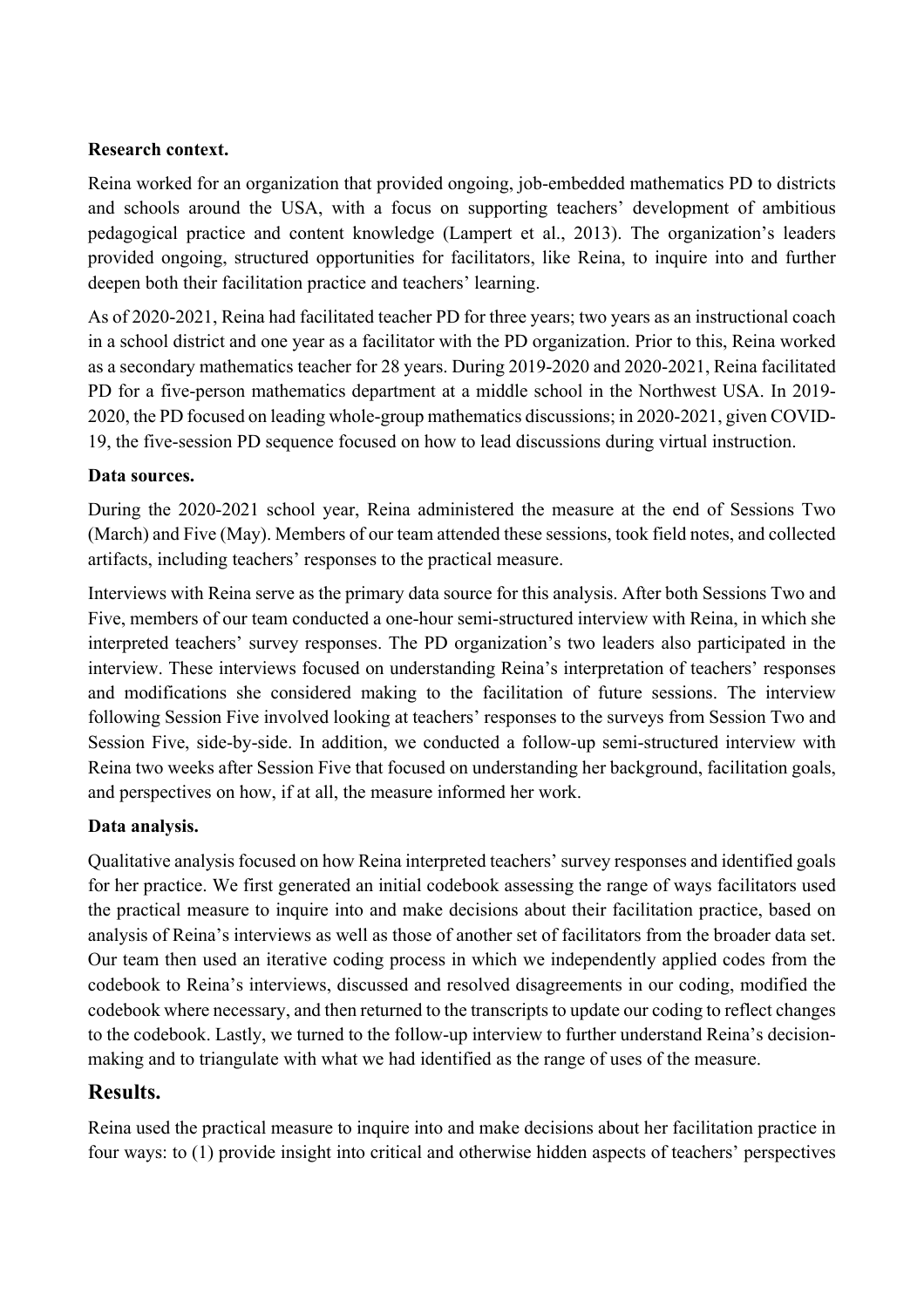and experiences; (2) prompt reflection on key aspects of the PD; (3) prompt ideas for a change in the preparation for or facilitation of an upcoming session; and (4) consider whether deliberate changes to her facilitation practice resulted in desired improvements. Given space limitations, we focus on two examples selected purposefully to illustrate this range: Reina's interpretation of teachers' responses to Survey Item 9 after Session Two, and to the same item after Session Five.

# **Example 1: Gaining new insight into teachers' perspectives and experiences, prompting reflection on key aspects of the PD, and prompting change.**

In each of the five sessions, Reina facilitated the teachers' engagement in a mathematics task and their discussion of mathematics ideas. She then facilitated their discussion of instructional strategies for facilitating whole-group discussion in their virtual classrooms, and teachers met in small groups to plan for an upcoming lesson. During Session Two, Reina led a 1.5-hour virtual session focused on supporting students to share rough draft thinking by using "discussion frames," sentence starters to scaffold students' sharing in discussion. Reina administered the measure at the end of the session, and all six teachers present (the five department members and a student teacher) completed the survey. The next day, Reina, the PD organization's two leaders, and members of our research team met for an interview.

Reina's interpretation of teachers' responses to Item 9 is illustrative of three uses of the measure. As shown in Figure 1, half of teachers indicated that they only felt ready to try something in some of their math classes following the session. Reina read their responses to the follow-up prompts on the survey (What are you planning to try? In which classes are you hesitant to try something and why?) and said, "that [the use of discussion frames] is not applicable in classes just blows me away, you know?" She emphasized this surprised her given that the teachers eagerly participated in the session. She then reflected on her facilitation, saying:

Those comments … are concerning to me, because I apparently haven't pressed that this is good teaching and good teaching happens every day … it's not something that we pick and choose. … I need to focus on that with this group – that this is good for all [students]...

| I feel ready to try something I learned today in: | What are you planning to try?                                                                                                                                                         |
|---------------------------------------------------|---------------------------------------------------------------------------------------------------------------------------------------------------------------------------------------|
| 100%<br>All of my math<br>classes                 | Teacher A: I plan to work with discussion frames for my [advanced]<br>class. [My advanced] class works the most collaboratively, so there<br>are opportunities to try the new skills. |
| 50% (3) 50% (3)                                   | In which classes are you hesitant to try something and why?                                                                                                                           |
| Some of my<br>math classes                        | Teacher B: 4th period  they are so unwilling to participate openly                                                                                                                    |
| None of my<br>math classes                        | Teacher C: Algebra  we are taking tests and studying for the final<br>I'm not sure if it is the right time to learn from each other                                                   |
|                                                   |                                                                                                                                                                                       |

#### **Figure 1: Teachers' responses to Item 9 in Session Two (n = 6), with select open-ended responses**

As evidenced here, Reina used teachers' responses first to *gain insight into critical and otherwise hidden aspects of teachers' perspectives and experiences*. She interpreted the selected open responses as indicating that some teachers saw ambitious instructional practices as appropriate only for some classes or under some circumstances. Second, she used the data to *prompt reflection on key aspects*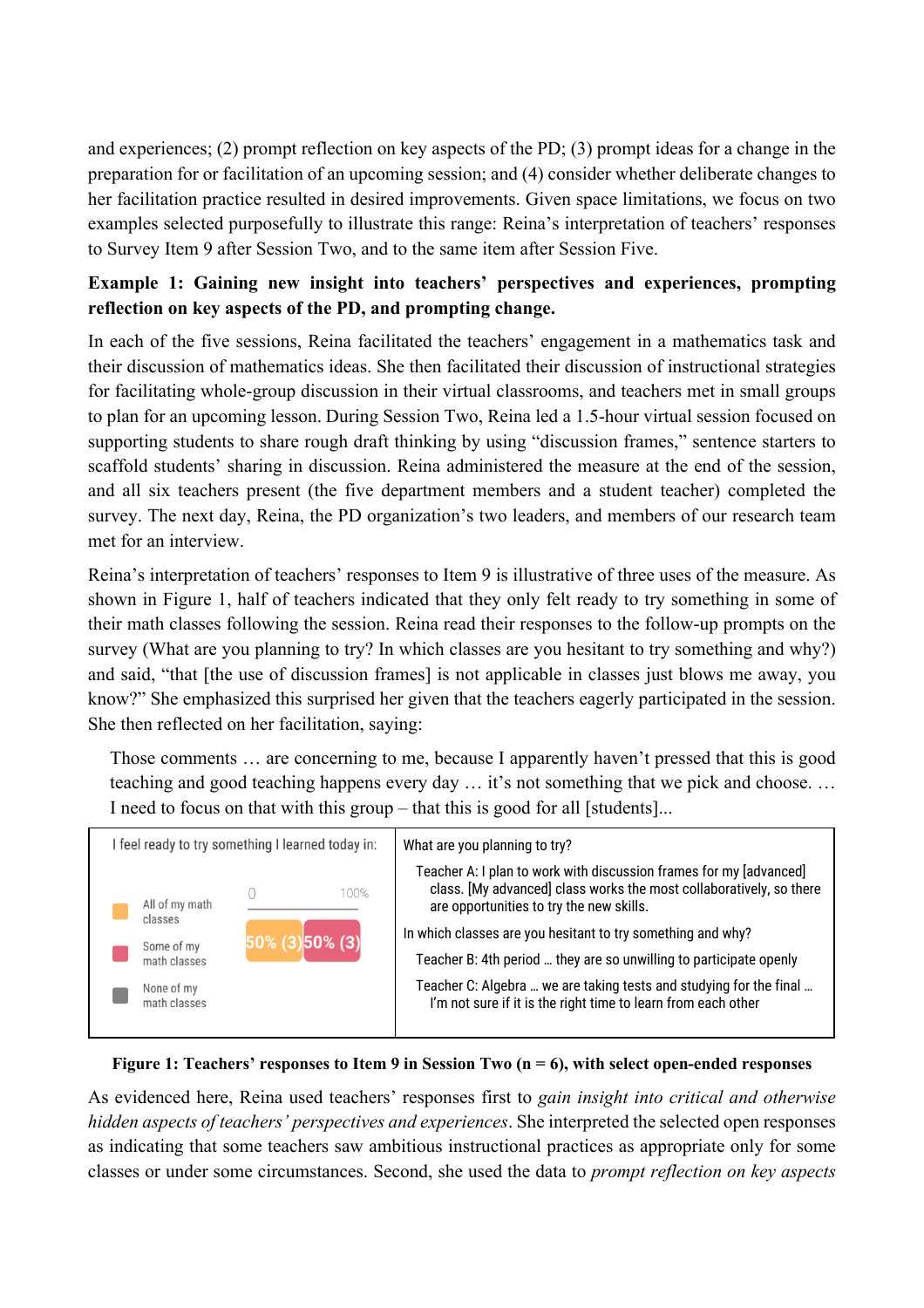*of the PD,* in this case her own facilitation. She focused especially on the extent to which she had supported teachers to connect the PD focus to "good teaching" which "happens every day."

In addition, we see evidence that she used teachers' responses to *prompt change in her planning for and facilitation of a subsequent session* ("I need to focus on that with this group – that [good teaching] is good for all [students]"). Reina described the changes she made in the follow-up interview. One key change concerned engaging teachers in discussing key excerpts from *Principles to Actions: Ensuring Mathematical Success for All* (NCTM, 2014). She described discussion prompts she had posed to teachers: "What are we doing when we don't provide deep rich math conversations and we exclude kids from those? What are we doing to their futures as mathematicians?" Another key change concerned her framing of the mathematical tasks teachers engaged in during the PD sessions as providing access for their students. For example, she described saying the following to the teachers as she introduced a task:

[This task is] set up in ways that allow students to stop and think privately, share their ideas in a small group, and then come together and share the groups' ideas or individual ideas out loud. It gives [students] more access and more comfort.

Reina modified Sessions Three, Four, and Five to account for what she learned. In what follows, we illustrate Reina's interpretation of the resulting change in teachers' responses.

#### **Example 2: Assessing whether changes in facilitation resulted in improvement.**

During Session Five, Reina and the mathematics department met again virtually for 1.5 hours. They focused on learning an instructional routine aimed at supporting students' argumentation. Reina administered the measure at the end of the session, and all five teachers present completed the survey. Two days later, Reina, the PD organization's leaders, and researchers met for another interview.

In this example, we see Reina use teachers' responses in a fourth way: *to assess whether deliberate changes in her facilitation practice result in desired improvements*. Consider Reina's interpretations of the change in teachers' responses to Item 9 from Session Two to Session Five (Figure 2).





In seeing that in Session Five all five teachers indicated they were ready to try something in all their math classes, Reina said:

… I'm almost relieved to see that change … It looks like we've reached a little more to [teachers] believ[ing] that they will implement this with all students, in all classes.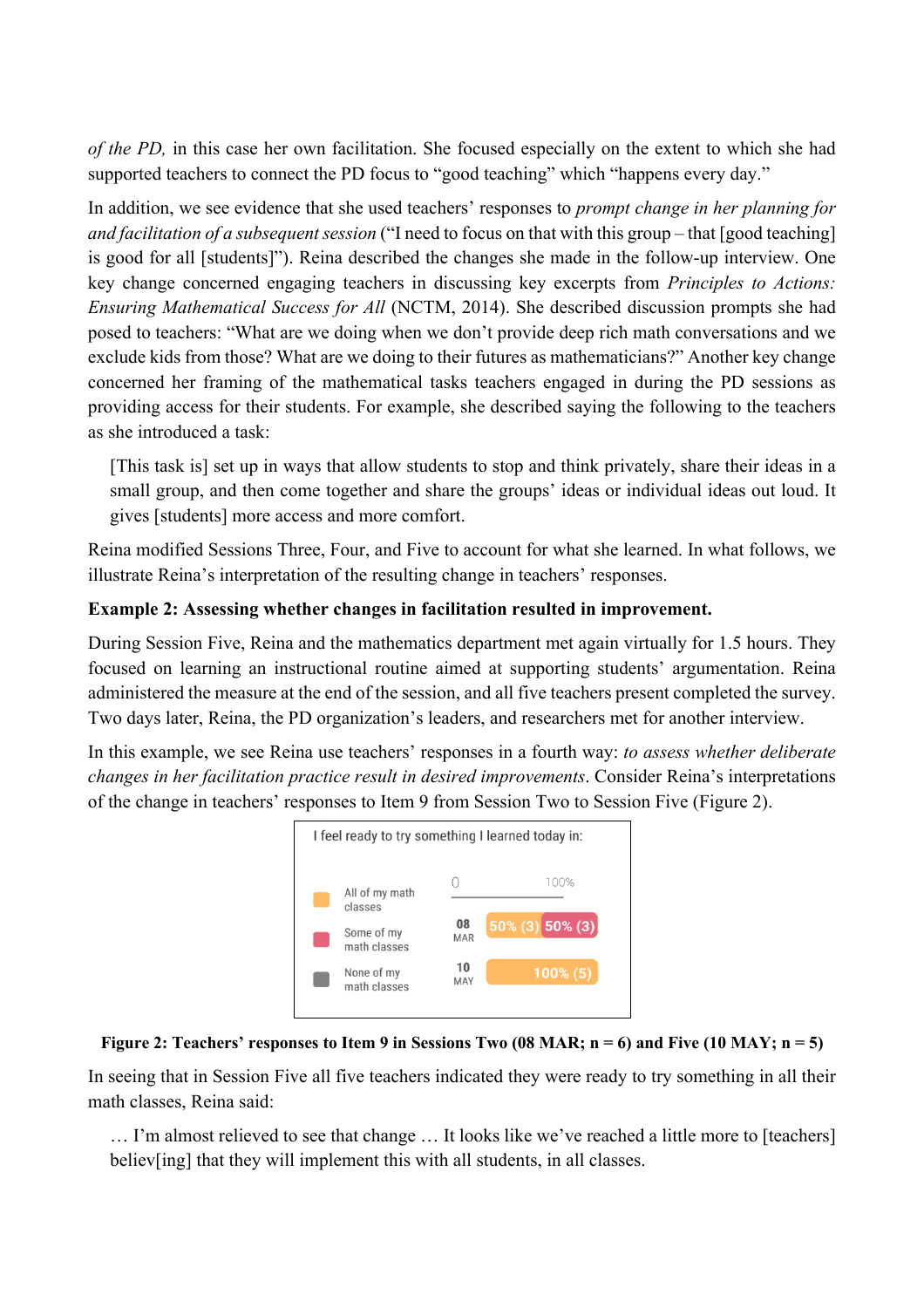Reina used the longitudinal data to assess the changes she had made between Sessions Two and Five: engaging teachers in discussion about their role and responsibility, and carefully framing mathematics tasks as providing access to students. She regarded the shifts in teachers' responses as indicating that the changes she made to her planning and facilitation of the PD resulted in desired improvements, namely, that teachers increasingly viewed ambitious instructional practices as appropriate for all their students.

# **Discussion and conclusions.**

We have provided an image of how a facilitator used a practical measure of collaborative PD designed to provide insight into teachers' perceptions of aspects of mathematics PD that prior research has linked to teachers' learning. Findings indicate that the facilitator used the measure to inquire into her facilitation practice and set goals for her future work. These findings contribute to the burgeoning literature on PD facilitators' learning by highlighting the potential of using a particular tool to inform facilitators' practice, and by association, the improvement of PD.

While these findings suggest the potential value of this tool, it is important to attend to key features of the context in which the facilitator interpreted teachers' responses. An important question for future research concerns the *routine of interacting* with the tool – the "patterned ways of engaging together" (Coburn & Russell, 2008, p. 217) which guide conversations about facilitation practice. For example, it is likely that questions posed in the sense-making interviews ("What do you notice about teachers' responses to this item?" "Why do you think teachers responded the way they did?"), as well as interjections from the PD organization's leaders, impacted the focus and quality of Reina's interpretations of teachers' responses. In future analyses, we plan to analyze the relationship between the role of the PD organization leaders and Reina's use of the data, and the extent to which the range of Reina's uses of the measure is evident in other facilitators' interpretations in other contexts. Understanding a range of uses of the tool will inform the design of supports for facilitators' learning.

# **Acknowledgment**

The work described and the writing of this manuscript was supported by the Spencer Foundation's Research-Practice Partnership Program and the National Science Foundation (No. DRL-1620851). The opinions expressed do not necessarily reflect the views of either foundation. We are grateful to our many collaborators.

# **References**

- Coburn, C. E., & Russell, J. L. (2008). District policy and teachers' social networks. *Educational Evaluation and Policy Analysis*, *30*(3), 203–235. https://doi.org/10.3102/0162373708321829
- Elliott, R., Kazemi, E., Lesseig, K., Mumme, J., Carroll, C., & Kelley-Petersen, M. (2009). Conceptualizing the work of leading mathematical tasks in professional development. *Journal of Teacher Education*, *60*(4), 364–379. https://doi.org/10.1177/0022487109341150
- Grossman, P., Wineburg, S., & Woolworth, S. (2001). Toward a theory of teacher community. *Teachers College Record, 103*(6), 942–1012. https://doi.org/10.1111/0161-4681.00140
- Jaworski, B. (1994). *Investigating mathematics teaching: A constructivist enquiry.* Falmer Press.